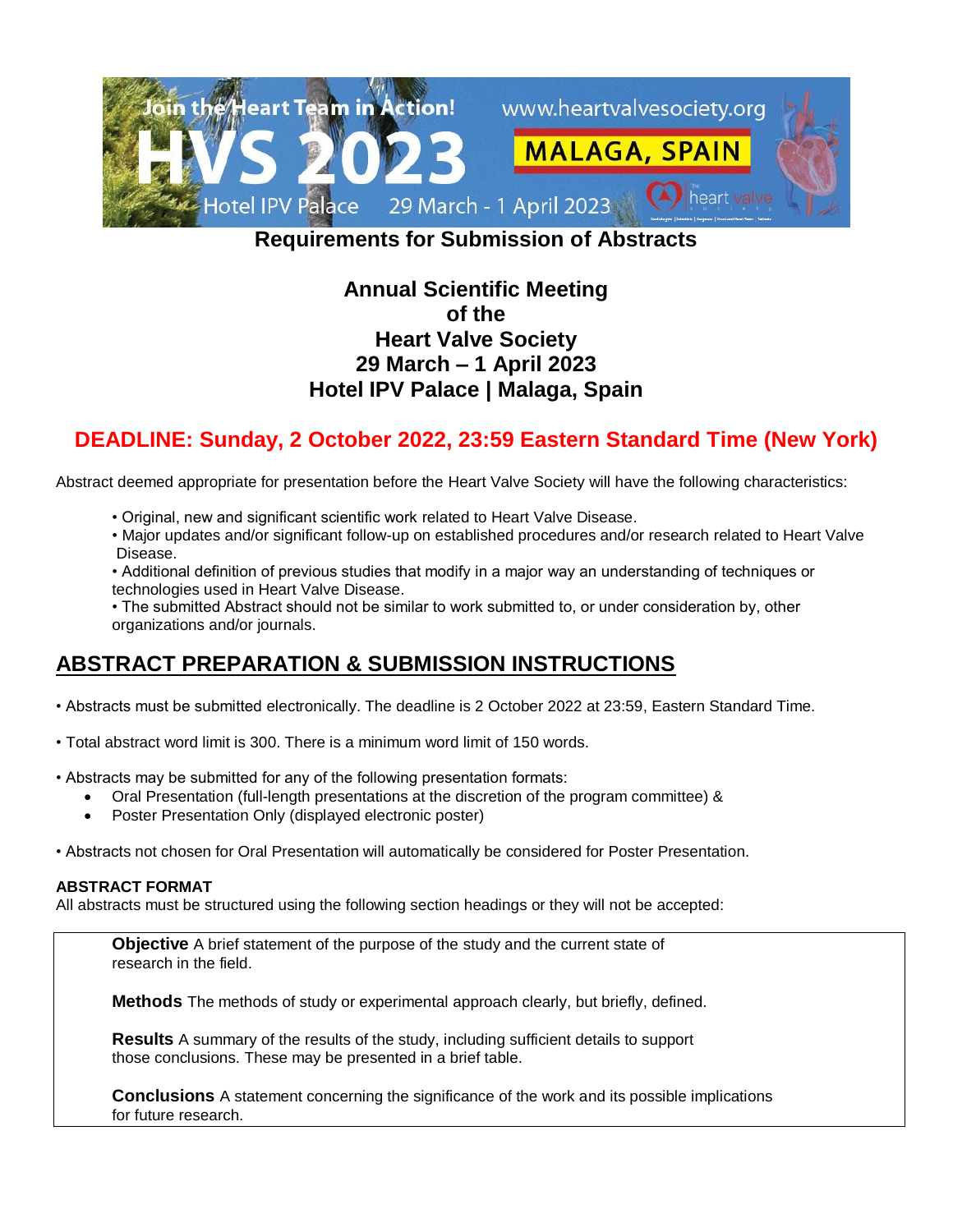• Type the abstract in English within the box provided. The abstract title must be in title case. Use upper and lower case letters as appropriate for abbreviations in the title.

• One table, image or figure may be used within your abstract.

#### • **No reference should be made in the abstract to the names or institutions of the authors.**

• Accepted abstracts and authors will appear as submitted. Please be sure and review your work prior to the deadline date.

### **ABSTRACT SUBMISSION CATEGORIES**

To facilitate the review and selection process, abstracts are to be submitted in one of the listed categories. All complete submissions will be reviewed. Topics included are:

- Aortic Valve
- Mitral Valve
- Tricuspid Valve
- Aortic Valve & Proximal Aorta
- Heart Valve Disease (Afrib, Thrombosis, Global Health, Congenital, etc.)
- Basic Biology
- Computational Science
- Tissue Engineering\*

*\*Tissue Engineering abstracts will be considered for the ICHTEV Program to be held on Wednesday, 29 March at the HVS Annual Meeting.*

### **ABSTRACT PRESENTATION TYPES**

*Oral Presentation, full length*: Delivered in full Scientific Session, Author is allowed 5 minutes for presentation followed by 5 minutes of discussion and questions (10 minutes total). Those not selected for Oral Presentation will be considered for a Short Oral Presentation or E-Poster.

*E-Poster Presentation Only*: Selected E-Posters will be on display throughout the annual meeting. E-Posters should be self-explanatory and are to be uploaded prior to the meeting.

*Video Presentation:* HVS will accept edited videos and "Live in a Box" video presentations. Detailed instructions for video submissions follow. Authors are allowed 5 minutes for presentation.

#### **Video Submissions**

- A text abstract submission is required although it may be as few as 50 words. Text should include the key ideas from the video, using all required section headings. **It is critical that your text abstract is linked to your actual video file.**
- Video submissions may feature only one technique or tip, and **no brand promotion of devices or products allowed**. Attribution for commercial support must be in the form of a video credit in the beginning of the program. Whenever possible, generic product names should be used rather than proprietary or trade names. Non-FDA approved use of devices should also be indicated in the opening credits at the beginning of the video.
- Duration of video should be 5 minutes, not to exceed 5 minutes. Accepted videos must be personally moderated at the podium during the Scientific Session.
- Videos that place a special emphasis on practical teaching tips and external reproducibility aspects of the depicted procedure or technique will be favored by the program committee.
- Disclosure must indicate any industry involvement in production or funding of video. The "off-label" use of any pharmaceuticals and/or medical devices must be specifically disclosed at the time of program development.